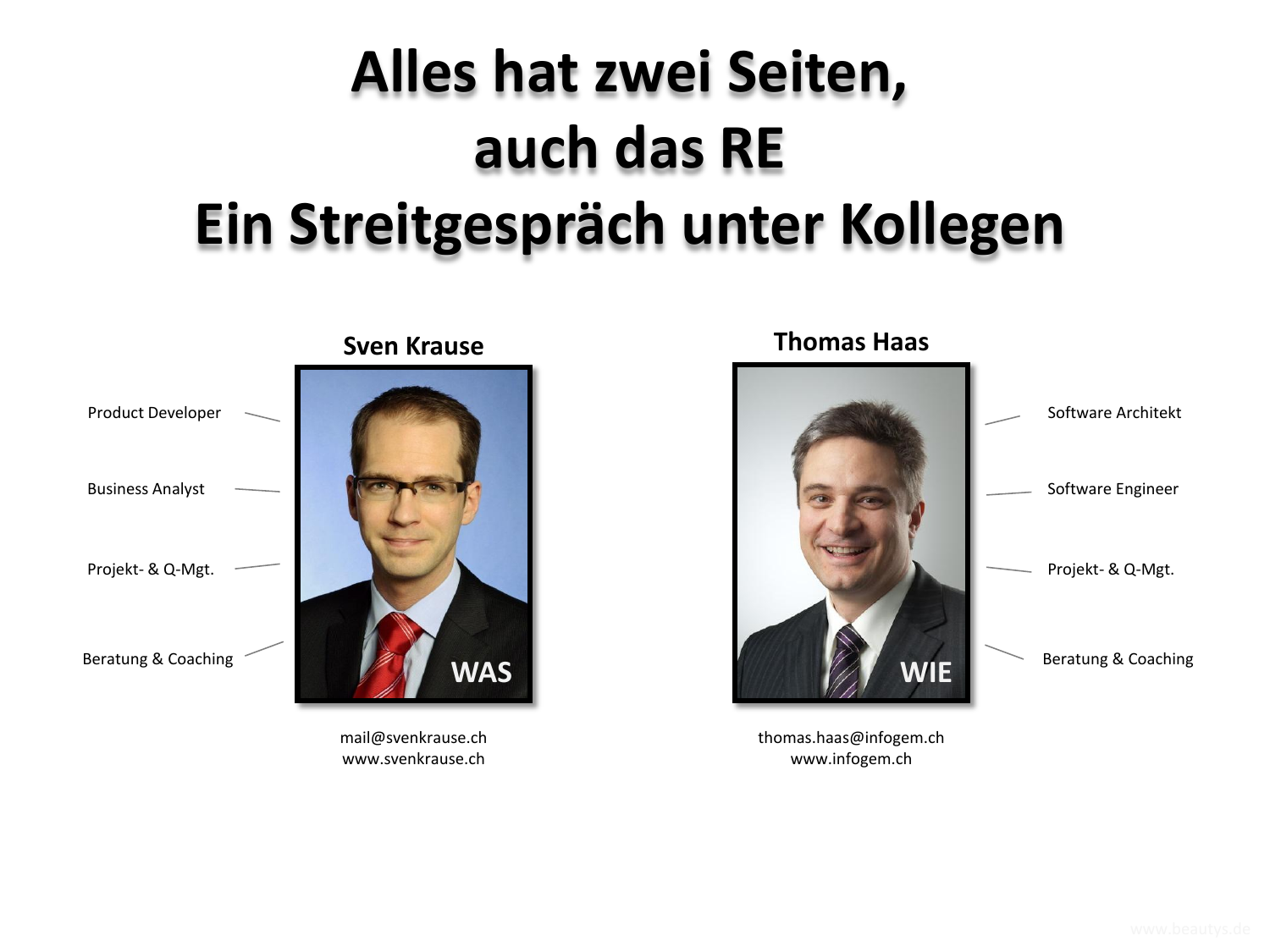Patrick Strasser (Swisscom)

> **Alan M. Davis** Requirements Engineering, Both Sides of the Issues. 16th IEEE RE Conference, 2008

SAQ RE Arbeitsgruppe (http://www.saq.ch/de/fachgruppe n/informatik/arbeitsteams/require ments-engineering/)

Matthias Pohle (Swisscom)



Reinhard Stoiber (Uni Zürich)

Samuel Fricker (Uni Zürich, Fuchs Informatik)

Bernd Waldmann (Phonak)

Frank H. Ritz (Ritz Engineering) Nicolas Fauser (Swisscom)

Marcel Hebeisen (Swisscom)

Ralf Fahney (Fahney Anforderungsingenieurwesen)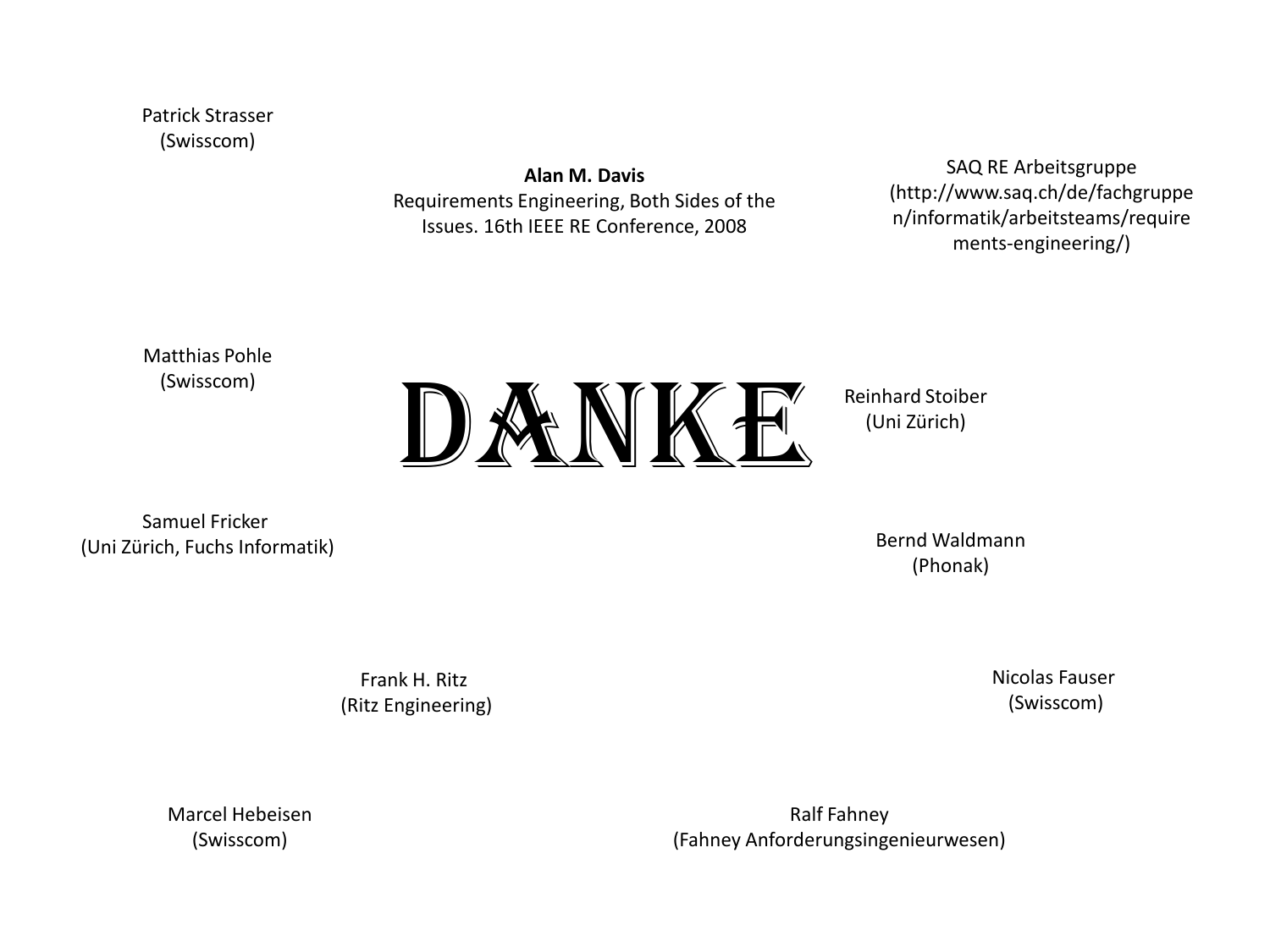# What and How

### What and How must be clearly separated

- Requirements should not define solutions (the HOW), but only the problem (the WHAT)
- If you state solutions in requirements, you restrict the choices the implementers can make
- Product Managers don't know about technical solutions, but they know about customer needs.
- Developers know about technical solutions and feasibility, let them write technical specifications.
- This is the well established separation of requirements (Lastenheft) and design specifications (Pflichtenheft)
- Matches organizational setup: business vs. technical

### What and How depend on each other

- Both are interface documents for communication between different domains, e.g. Marketing – R&D, or Architect – Developer
- Design happens in successive refinements: from Needs to Concept to Requirements to Design Spec …
- WHAT/HOW depends on a reader's viewpoint: one person's WHAT is another person's HOW
- Lastenheft/Pflichtenheft are from the contracting business and have legal meaning, we are more interested in cooperative processes
- Mapping from needs to feasible solutions becomes transparent
- Business people like to think in terms of solutions, not problems – so let's talk about solutions in their language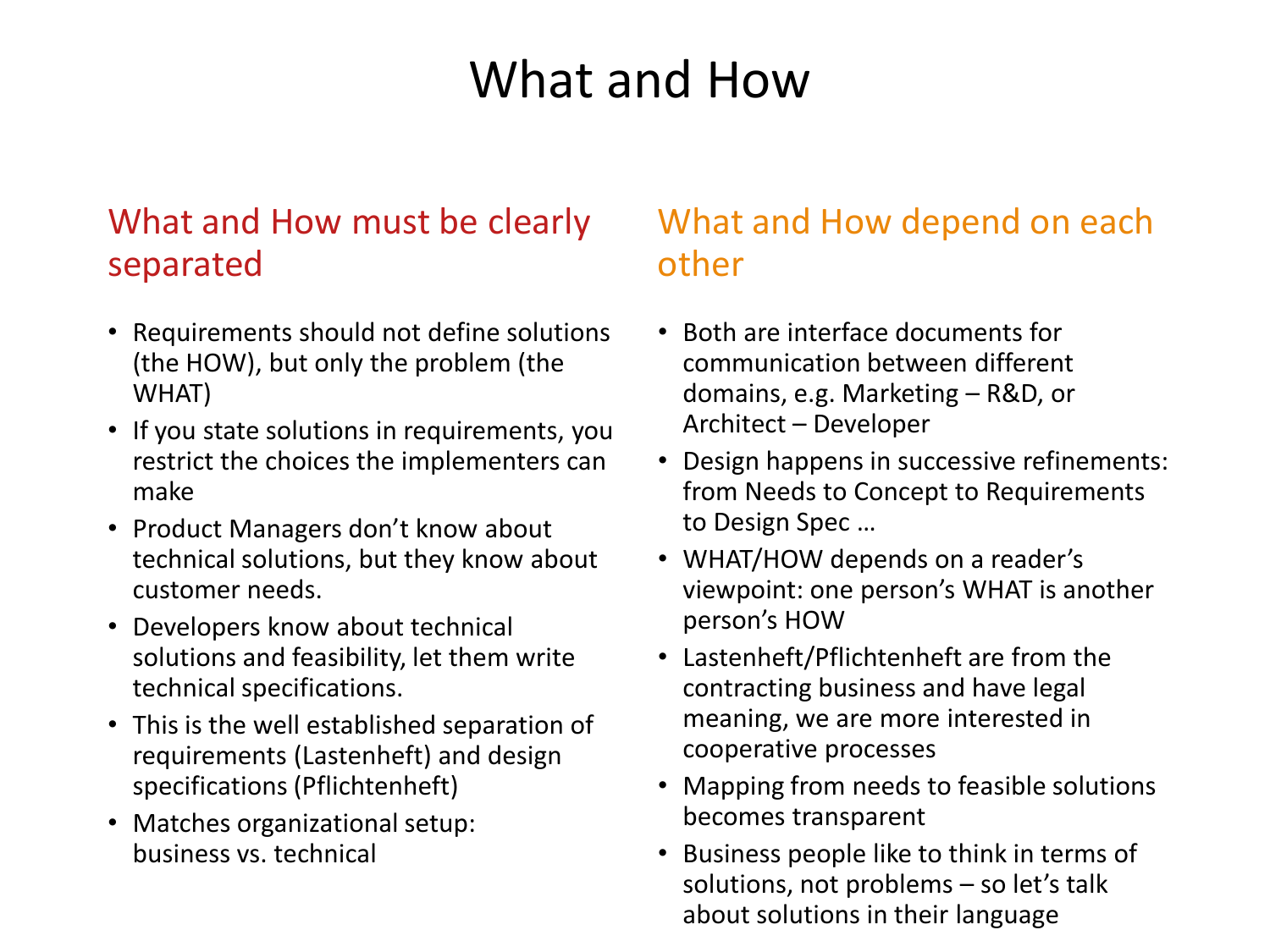### What and How

### What and How must be clearly separated

- … may be appropriate for:
- purchaser ./. supplier setting
- green field projects

### What and How depend on each other

- … may be appropriate for:
- in-house implementers
- agile projects
- brown-field and maintenance projects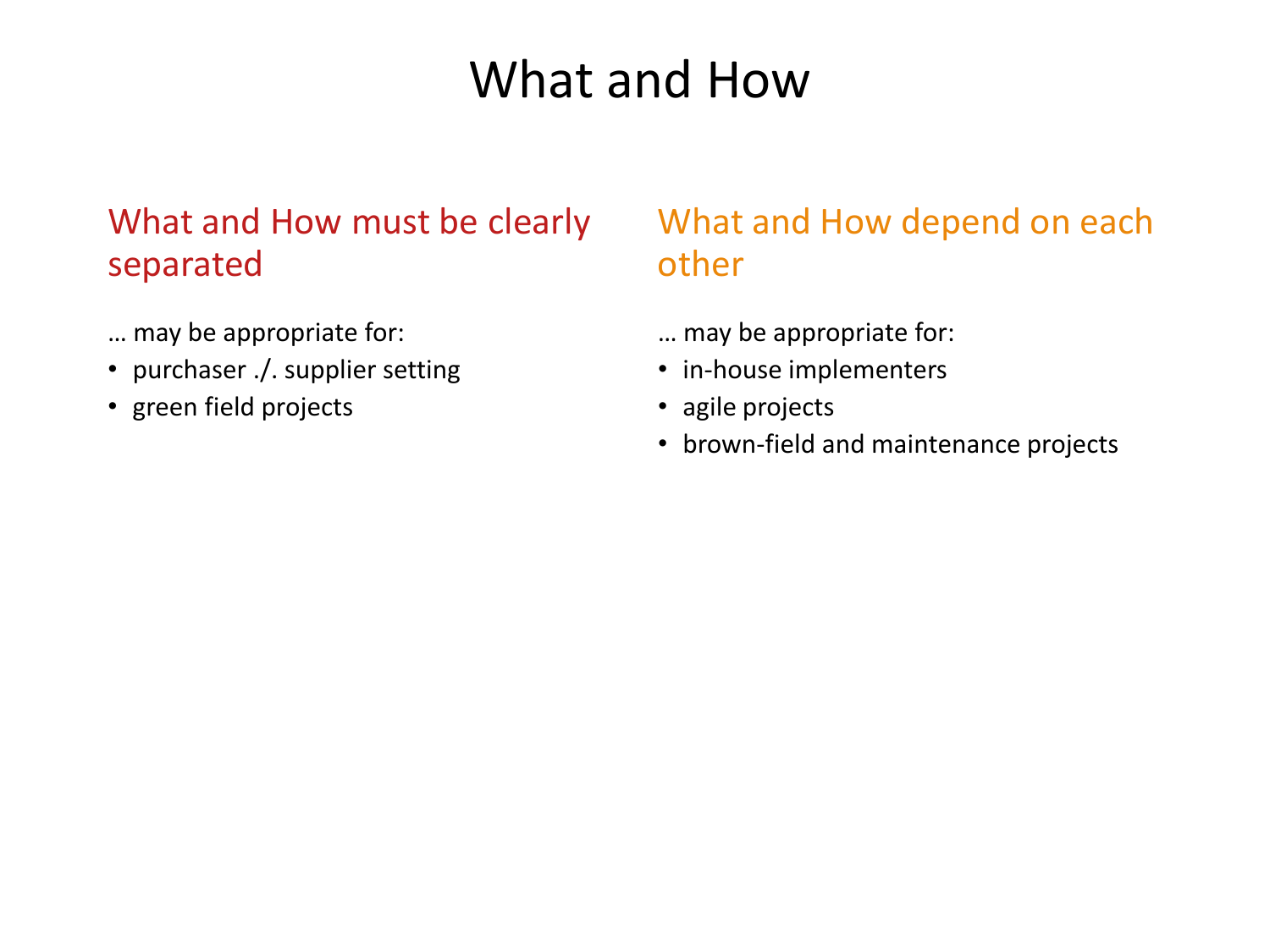### To document or not

### Documented requirements are important

- Externalize knowledge, independent of people
- User needs and design decisions are important to know, and are hard to "reverse-engineered" from the product itself
- Requirements are needed by testers, technical writers, maintenance staff, …
- Basis for system transformation
- Re-use of components are simpler

### We got the code, who needs documents

- Who has time to write and maintain all those documents?
- Comprehensive documentation is obsolete by the time it is finished
- Better feedback loop from developer to product owner
- Use the source, Luke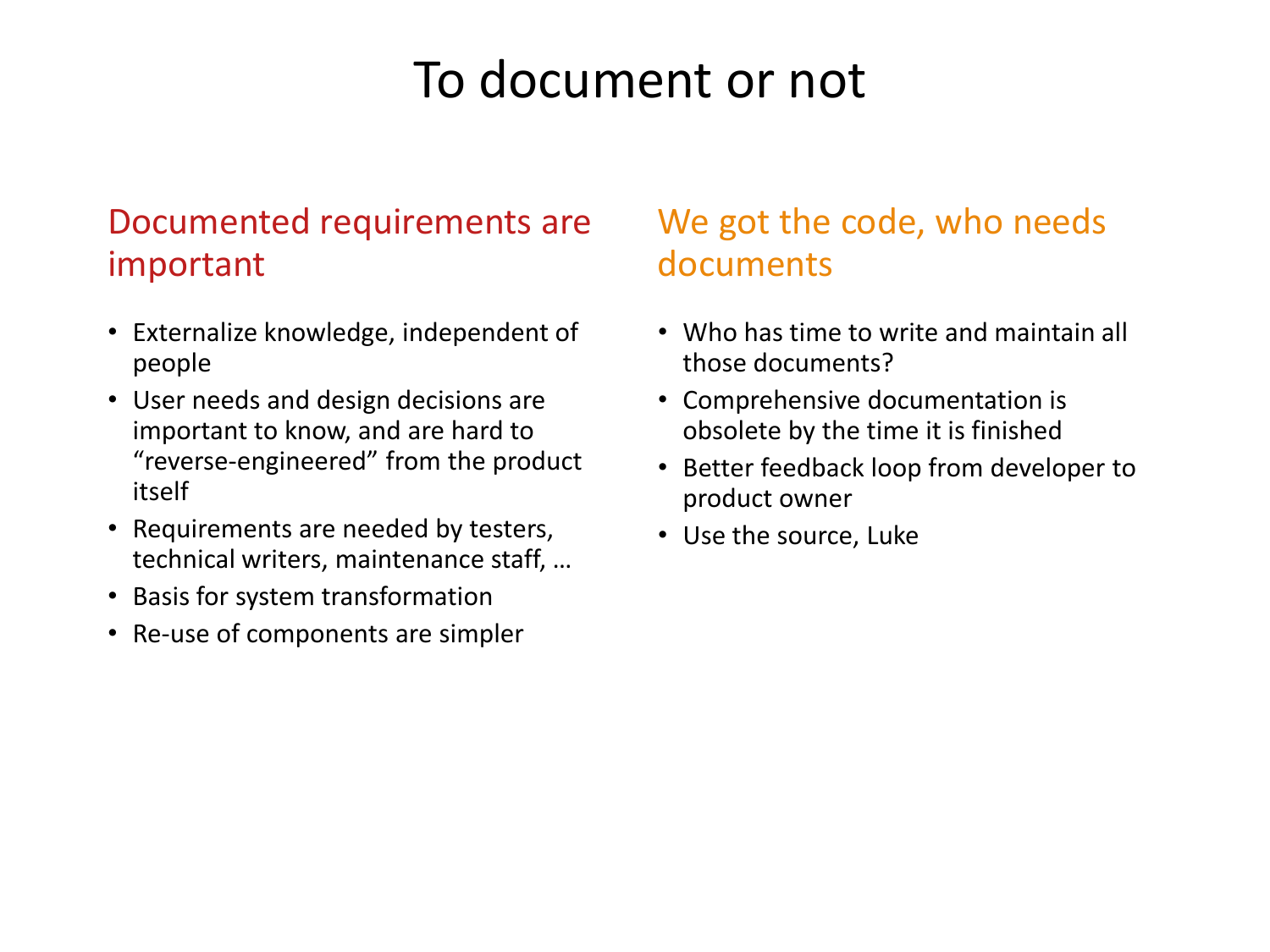### To document or not

#### Documented requirements are important

- … may be appropriate for:
- long-lived products
- products or systems with multiple components, developed by different teams
- when developers and product owner are not co-located
- highly regulated environments

### We got the code, who needs documents

- … may be appropriate for:
- one-shot projects
- homogeneous software projects
- small teams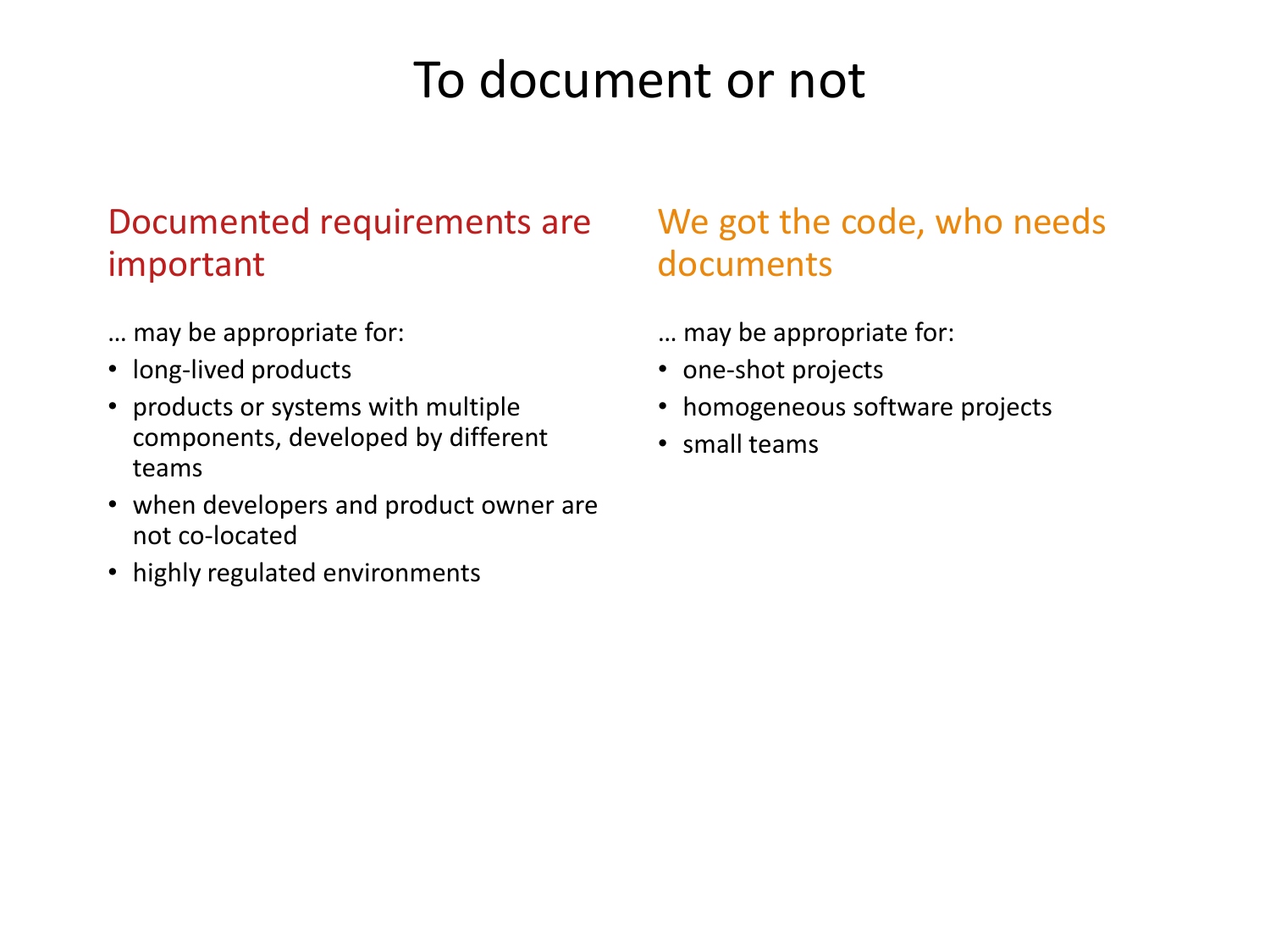### Clear cut or murky waters?

#### Requirements must be complete before design & implementation

- Project resources can be determined
- Project efforts can be determined
- Clear view of expected output
- serenity and stability
- Big picture for IT architecture

#### Requirements continue to evolve trough implementation

- Feedback loop for improvements
- High flexibility
- Make use of specific resources as needed
- Identified mistakes can be removed before shipping the product
- Priority driven
- Ignore less relevant Business requirements
- Profit from from lessons learned add new requirements
- Smaller scope can be handled easier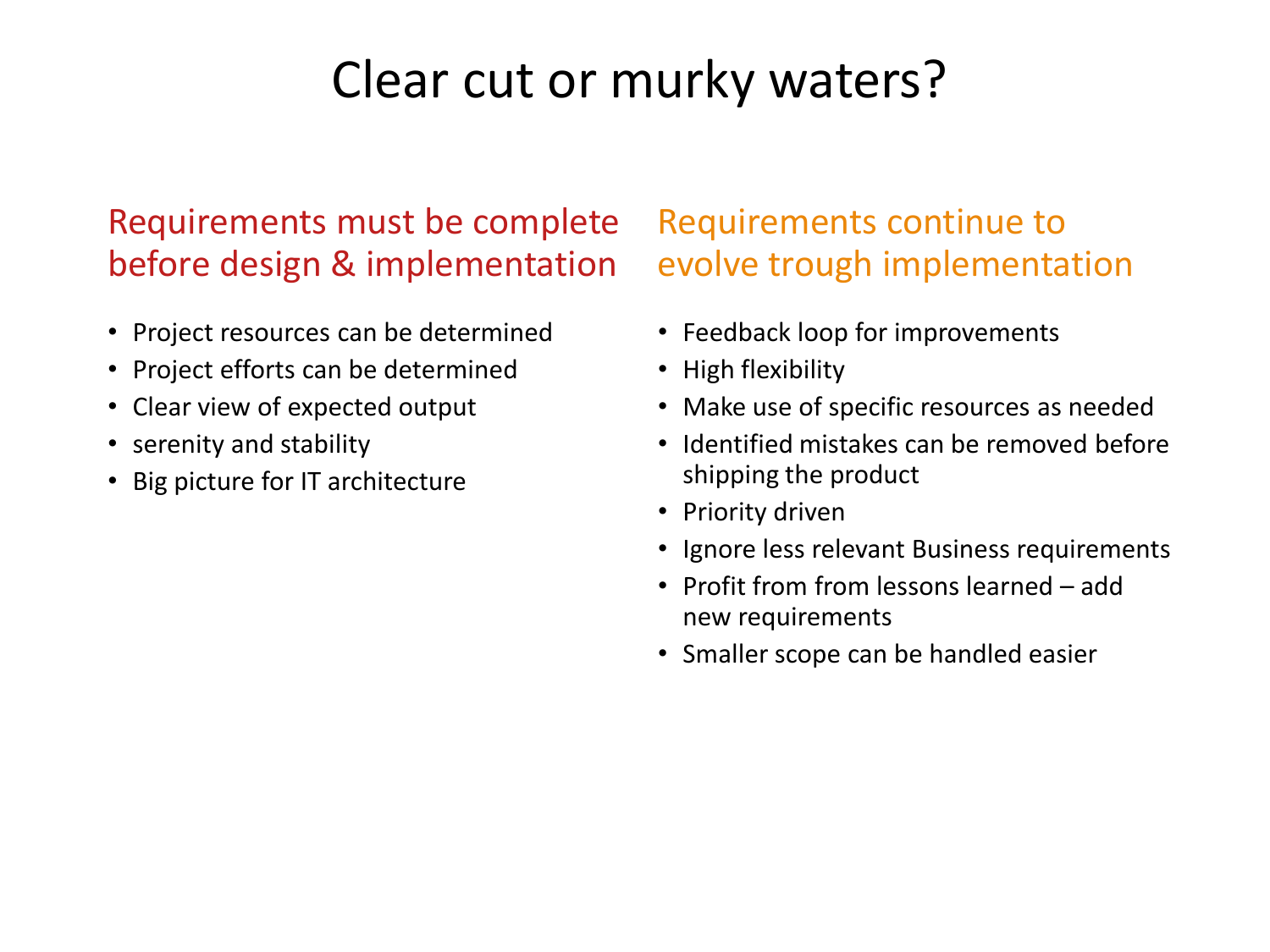## Clear cut or murky waters?

### Requirements must be complete before design & implementation

- *… may be appropriate for:*
- Waterfall, incremental process models
- Supply /demand model
- Tendering procedures (WTO)
- Regulated environments
- inexperienced team
- Big bang

### Requirements continue to evolve trough implementation

- *… may be appropriate for:*
- Iterative approaches (agile)
- Interdisciplinary teams
- Product development (innovation)
- Staged roll-outs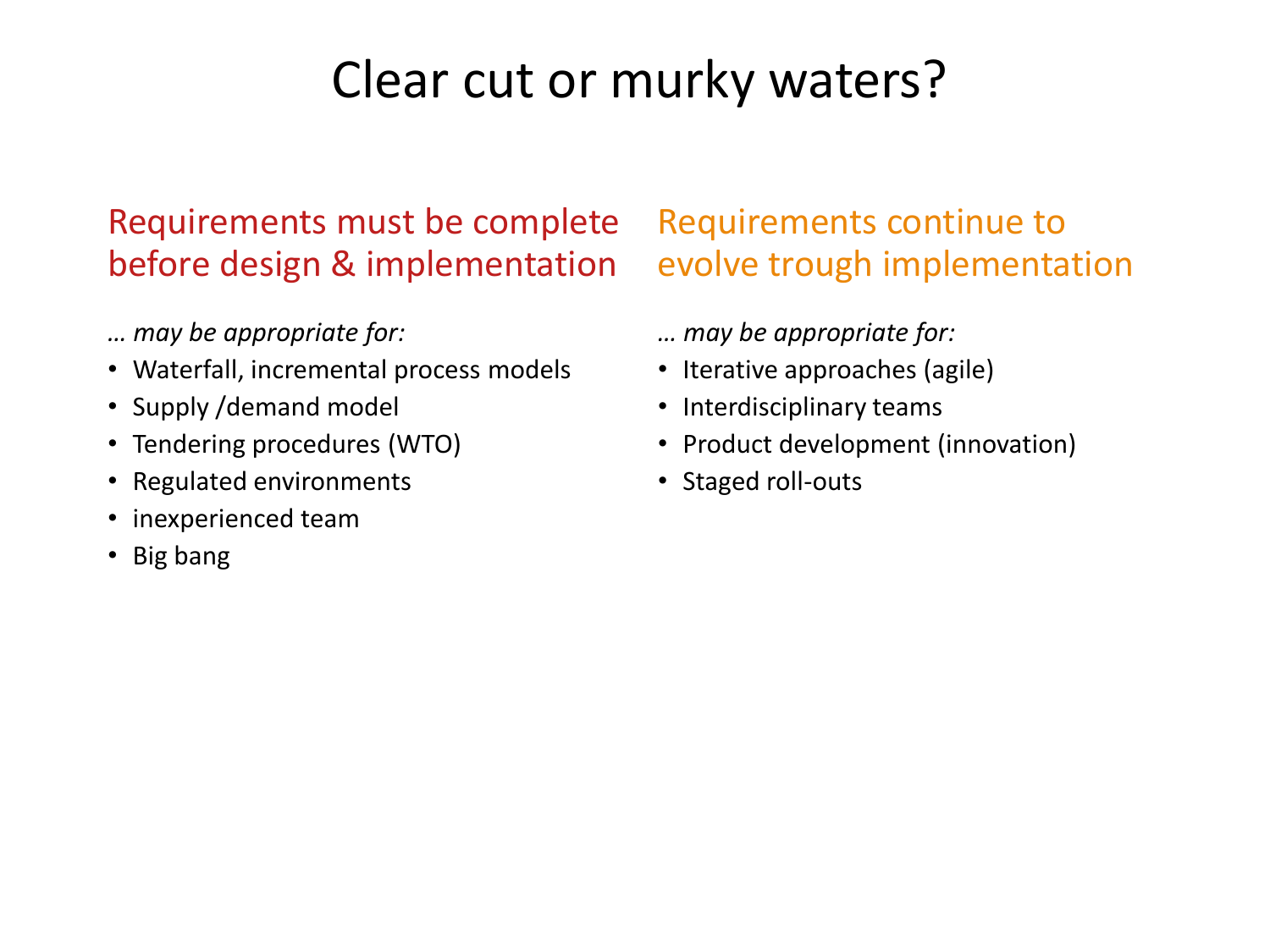# **Traceability**

#### Traceability is essential

- How can you know you are building the right thing without linking design to requirements?
- No change management / impact analyses without it
- Helps with automatic testing, test coverage analysis, …
- Helps with reuse of design artifacts: modify requirements for new product  $\rightarrow$  know what modules are affected
- Traceability is required by law (medical, automotive, …)

#### Traceability is not practical and too expensive

- Developers don't have time to create and maintain traces
- People aren't disciplined enough to maintain traces, and trace links are worthless if not 100% correct
- Requirements are in the problem domain, design artifacts are in the solution domain (Jackson) – there is no 1:1 mapping
- What is the purpose anyway? Impact analyses? Change management? Justification?
- Doesn't work for NFRs
- Difficult if you don't have integrated tool landscape / Application Lifecycle Management (ALM)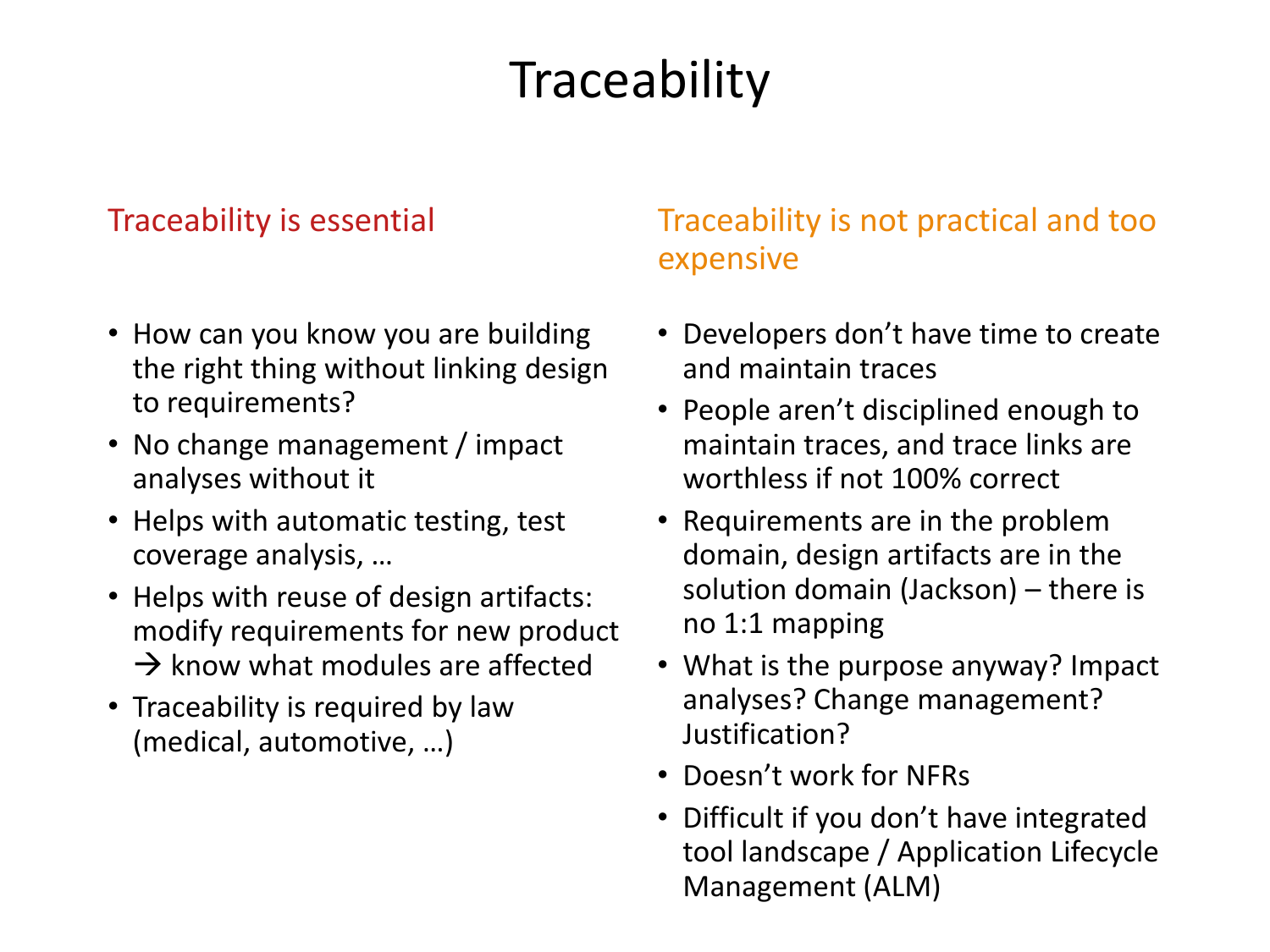# **Traceability**

#### Traceability is essential

- *… may be appropriate for:*
- highly regulated environment
- many changes anticipated
- highly integrated Application Lifecycle Management (ALM)

#### Traceability is not practical and too expensive

- *… may be appropriate for:*
- one-shot products
- Prototypes
- not supported by tools and processes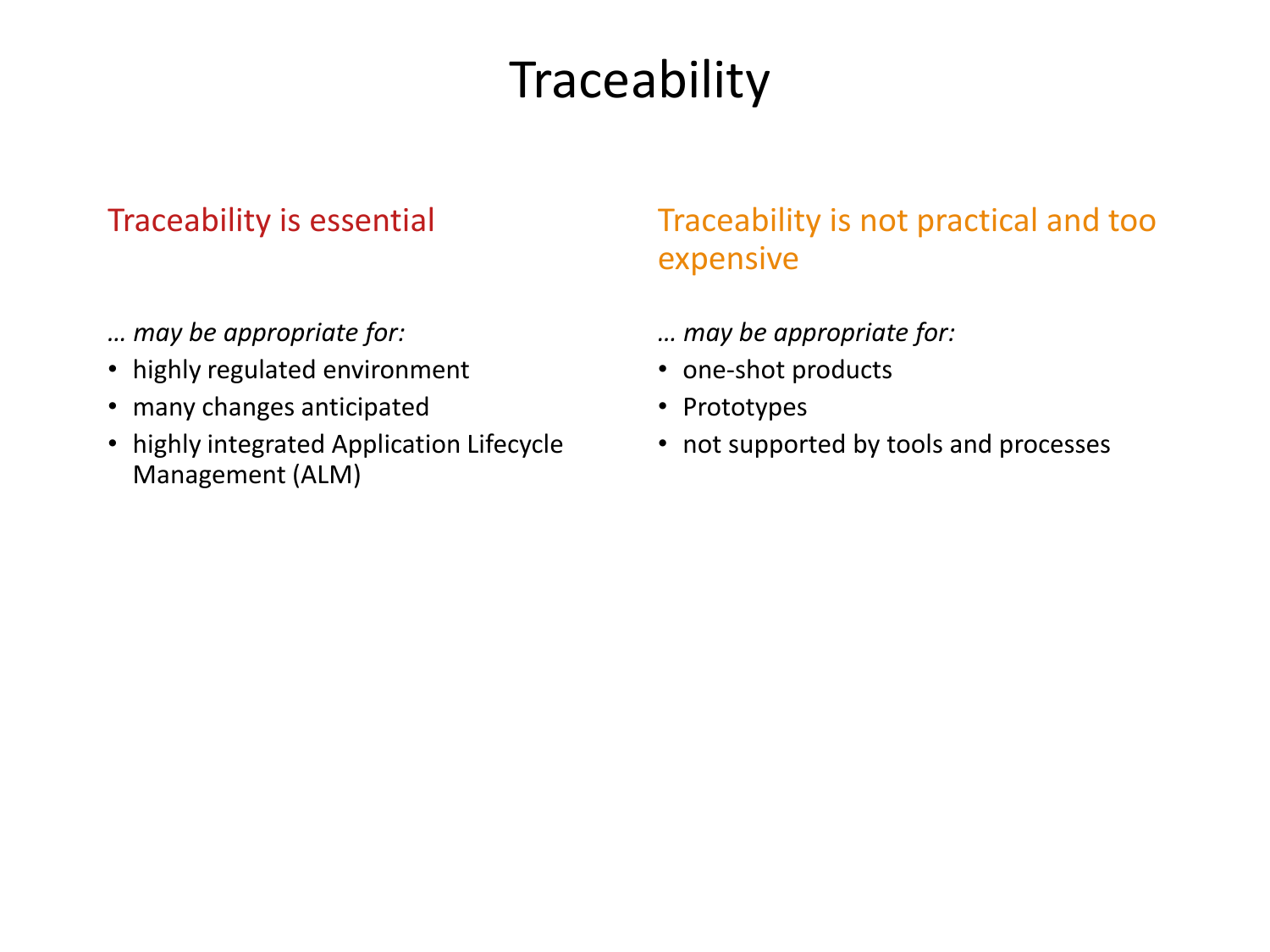### Survey at REconf 2010 – 17 participants

| 1. What and<br>How                    | a. What and How must be clearly separated                        | 55%   |  |
|---------------------------------------|------------------------------------------------------------------|-------|--|
|                                       | b. What and How depend on each other                             | 45%   |  |
| 2. To document<br>or not              | c. Documented requirements are important                         | 100%  |  |
|                                       | d. We got the code, who needs documents                          | $0\%$ |  |
| 3. Clear Cut or<br><b>Murky Water</b> | e. Requirements must be complete at the start of the project 20% |       |  |
|                                       | f. Requirements can be refined iterative during the project      | 80%   |  |
| 4. Traceability                       | g. Traceability is essential                                     | 75%   |  |
|                                       | h. Traceability is not practical and too expensive               | 25%   |  |